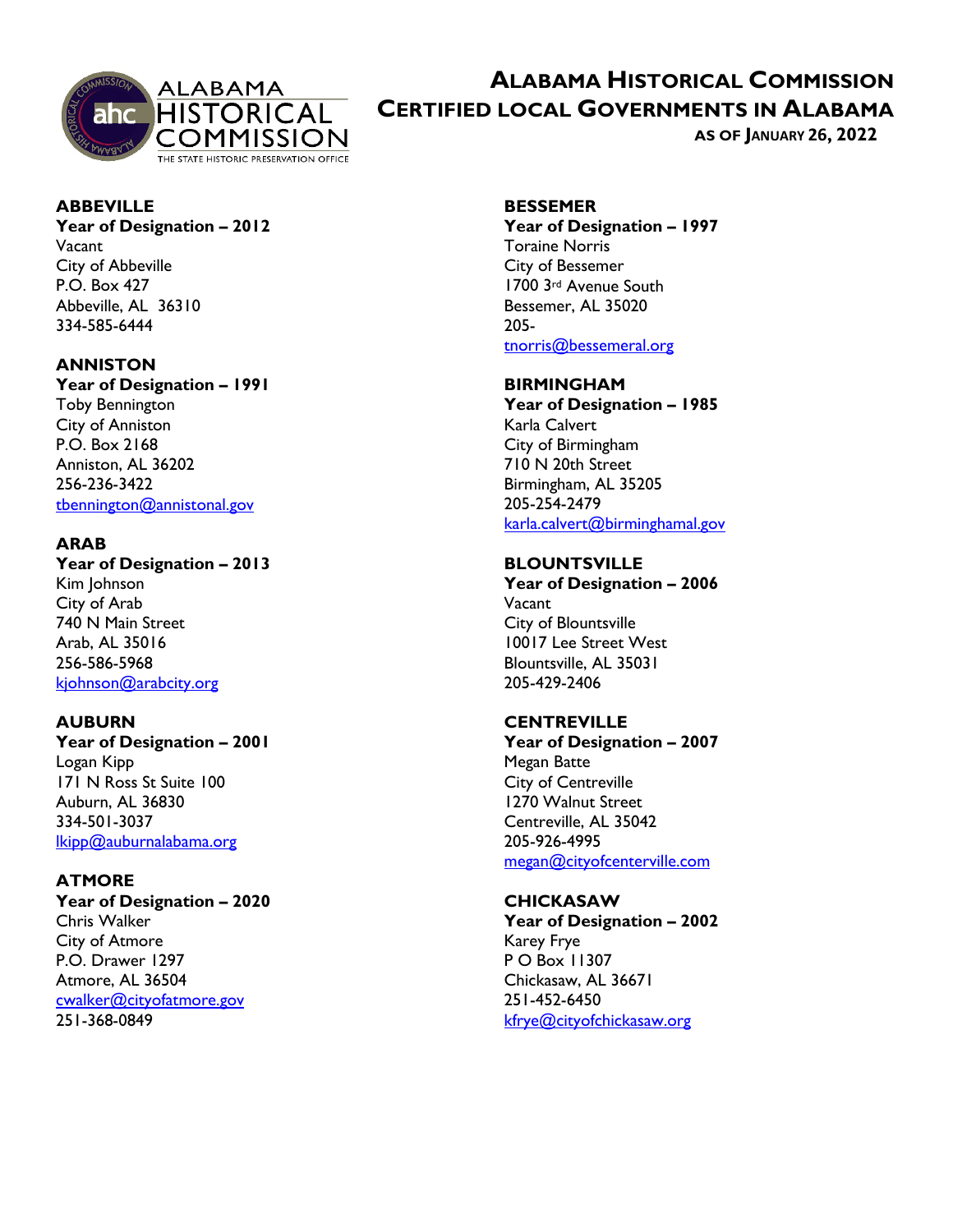#### **DECATUR**

**Year of Designation – 1991** Caroline Swope City of Decatur PO Box 488 Decatur, AL 35602 256-476-7520 [cswope@decatur](mailto:cswope@decatur-al.gov) -al.gov

#### **DEMOPOLIS**

**Year of Designation – 2003** Sam Gross City of Demopolis P.O. Box 580 Demopolis, AL 36732 (334)289-0577 [sam.gross@demopolisal.gov](mailto:sam.gross@demopolisal.gov) 

#### **DOTHAN**

**Year of Designation – 2010** Yvette Thomas City of Dothan PO Box 2128 Dothan, AL 36302 334-615-4416 [ythomas@dothan.org](mailto:ythomas@dothan.org) 

#### **EUFAULA**

**Year of Designation – 2001** Joy White City of Eufaula P.O. Box 219 Eufaula, AL 36072-0219 334-688-2009 [jwhite@eufaulaalabama.com](mailto:jwhite@eufaulaalabama.com) 

#### **FAIRFIELD**

**Year of Designation – 2007** Vacant City of Fairfield 4701 Gary Avenue Fairfield, AL 35064 205-

#### **FAYETTE**

**Year of Designation – 2010** Shannon Taylor City of Fayette 203 Temple Ave N Fayette, AL 35555 205-932-5367 [staylor@fayettefiredept.com](mailto:staylor@fayettefiredept.com) 

#### **FOLEY**

**Year of Designation – 2009**

Miriam Boutwell, AICP Community Development Director City of Foley 200 North Alston Street Foley, AL 36535 251-952-4011 (Phone) [mboutwell@cityoffoley.org](mailto:mboutwell@cityoffoley.org) 

#### **GUNTERSVILLE**

**Year of Designation – 2010** Milla Sachs City of Guntersville 341 Gunter Ave Guntersville, AL 35976 256-571-7565 annex@guntersvilleal.org

#### **HOMEWOOD**

**Year of Designation – 2019** Wyatt Pugh City of Homewood 2850 19th St South Suite 421 Homewood, AL 35209 205-332-6802 [Wyatt.Pugh@homewoodal.org](mailto:Wyatt.Pugh@homewoodal.org) 

#### **HUNTSVILLE**

**Year of Designation – 1985** Katie Stamps City of Huntsville P.O. Box 308 Huntsville, AL 35804 256-650-4779 [katherine.stamps@huntsvilleal.gov](mailto:katherine.stamps@huntsvilleal.gov) 

#### **MAGNOLIA SPRINGS**

**Year of Designation – 2008** Hannah Driskell Town of Magnolia Springs P.O. Box 890 Magnolia Springs, AL 36555 251-965-9888 [clerk@magnoliasprings](mailto:clerk@magnoliasprings-al.com) -al.com

#### **MOBILE**

**Year of Designation – 1985** Mobile Historic Development Comm. P.O. Box 1827 Mobile, AL 36633 251-208-7998 [Christine.dawson@cityofmobile.org](mailto:Christine.dawson@cityofmobile.org)